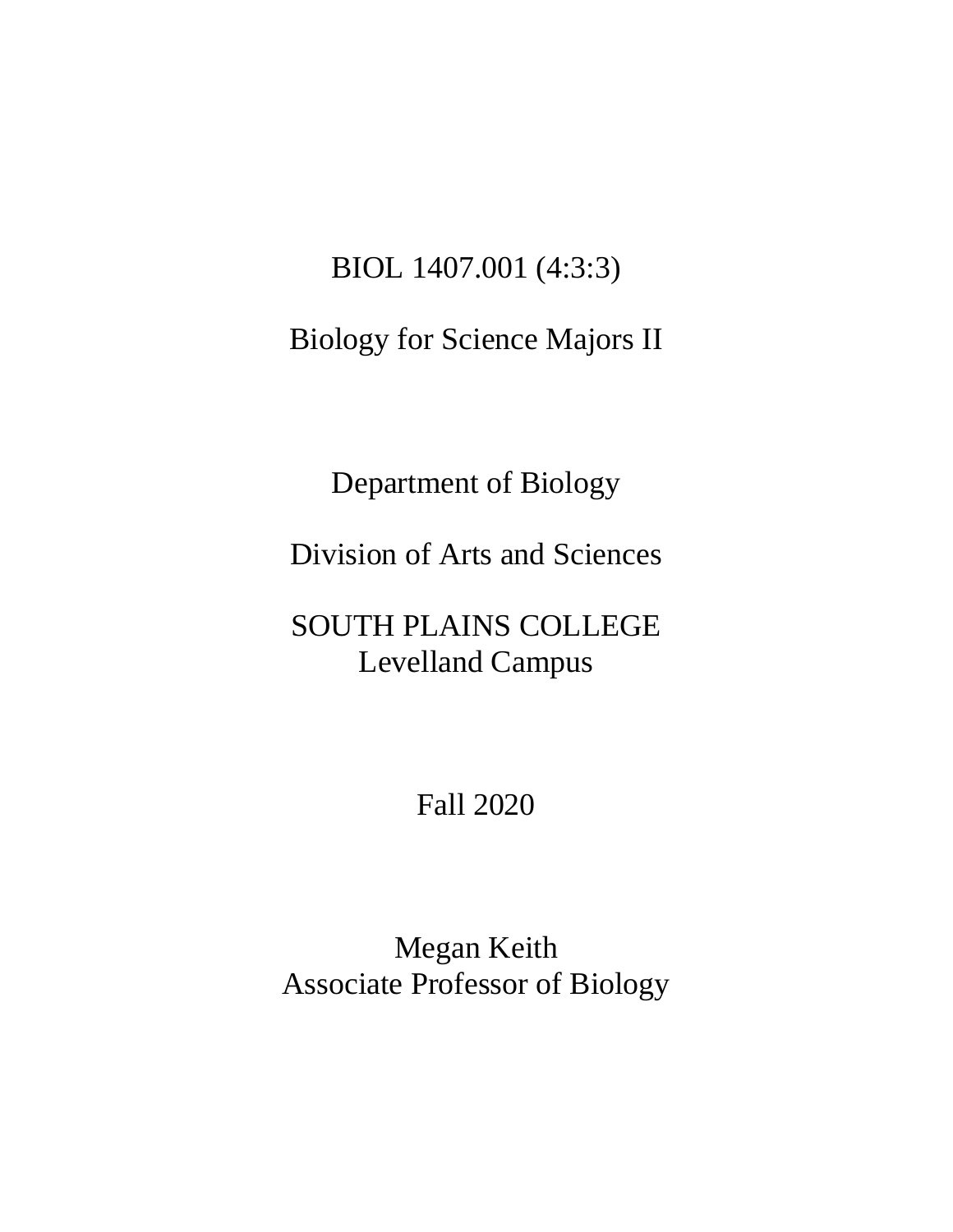#### **COURSE INFORMATION SHEET BIOL 1407- BIOLOGY FOR SCIENCE MAJORS II FALL 2020**

**Department**: Biology **Discipline:** Majors Biology **Course Number**: BIOL 1407 **Course Title**: Biology for Science Majors II **Available Format**: Online

**Instructor:** Dr. Megan Keith **Dr. 1998 Office Hours: Office**: Science 132 Science 132 Monday/Wednesday: 8:30AM – 9:30AM **Office Phone**: 806-716-2318 <br>Tuesday/Thursday (virtual): 9:00AM – 10:30AM **Email**: [mkeith@southplainscollege.edu](mailto:mkeith@southplainscollege.edu) Friday: 9:00AM – 12:00PM



Virtual meetings outside of the designated virtual office hours must be scheduled via Calendly.

#### **Lab: section 001- Monday OR Wednesday- 9:30AM – 12:15PM Section 002- Monday OR Wednesday- 1:00PM – 3:45PM**

You must sign up for a lab day **BEFORE** attending class. The link was sent in an email and is posted on Blackboard for your convenience.

**Course Description:** This course focuses on fundamentals of plant and animal form and function, biological diversity and ecology. This is the second semester of an integrated course for majors in biological sciences and related studies, including the medical disciplines.

**Prerequisite:** A grade of **C** or better in BIOL 1406, Biology for Science Majors I or permission from instructor.

**Credit:** 4

#### **Students who have completed this course will be expected to:**

- A. Exhibit knowledge of the three domains of life and the diversity of organisms.
- B. Demonstrate knowledge of plant form and function.
- C. Demonstrate knowledge of animal form and function.
- D. Understand the basic principles of ecology.

#### *Required Class Material:*

Textbook: Campbell BIOLOGY, 11<sup>th</sup> edition by Reece et al. with Mastering Biology access.

**NOTE: This is an e-text, if you already own a copy of the book please see the instructions for ordering a Mastering Biology access code from Pearson posted on Blackboard.** 

**Other required materials:** A reliable internet connection and a webcam with microphone for use with Blackboard Collaborate, Zoom, etc. and the exam proctor. This can be a USB or internal webcam. Mobile devices cannot be used for testing.

#### *Online Course Content*

• Blackboard is the primary source for course information.

• **Students need to access Blackboard regularly. Google Chrome is the preferred browser for use with Blackboard and will be REQUIRED when taking exams.**

• Specific course materials available include: PowerPoint lecture slides, lecture videos, reading assignments, messages and announcements from the instructor, study aids, quizzes, exams, lab exercises, etc.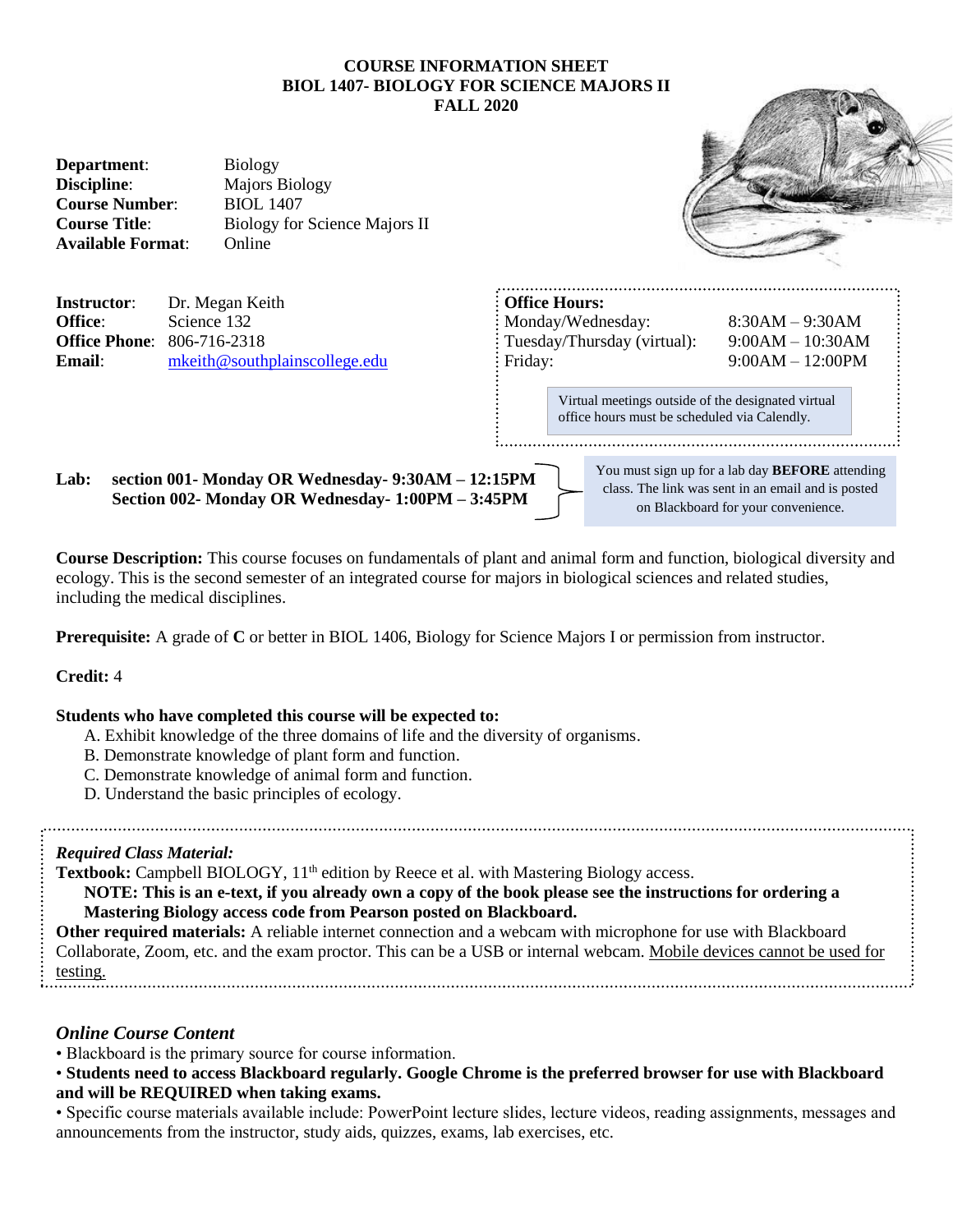#### *Communication*

The Course Messages and Announcement tools in Blackboard will be our primary mode of communication beginning July  $8<sup>th</sup>$ . I use the Course Messages option so that I can keep a record of communication with each student. If I need to reach you individually and you have not responded to my message using Course Messages within 48 hours, I will email you as a last resort using your SPC email. Check your Course Messages regularly, it functions as an email tool within Blackboard but you will not receive notifications that you have received a message.

#### **NOTE: Include something in the subject line that gives me an idea of the contents of the message.**

I will check my messages throughout the day Monday – Friday. I typically respond to all messages within 24 hours or less except for on weekends and holidays.

#### *Copyright Notice*

All material presented by the instructor in the course is copyright protected. The material presented by the instructor may not be modified or altered in any way. You have permission to print out one copy of any material presented by the instructor in this course (ex. course information sheet, contact information, and learning module checklists). The one copy must only be used for your personal educational use during this semester. The material may not be altered or modified in any way. The material may not be distributed in any way. You have permission to download the same material to your computer hard drive or other medium in order to print out the material needed. Any material downloaded may not be altered or modified in any way. The downloaded material may not be distributed in any way. If any course material is found on other websites, this because an act of academic misconduct and will be dealt with appropriately following the guidelines of the college concerning academic integrity.

#### *Assessment*

Final grades for the course will be calculated on a weighted scale: five exams (60%), quizzes (20%), assignments (10%) and discussions (10%). I follow a traditional grading scale:

 $90 - 100\% = A$   $80 - 89\% = B$   $70 - 79\% = C$   $60 - 69\% = D$   $59\% = F$ 

\***Course Average**: Calculated by the weighted average of the three grade categories indicated. If a student's final average *is less than* one half a percentage point away from the next higher letter grade, the instructor will consider giving the higher letter grade. For example, a student with an 89.51 would receive a letter grade of "A" for the course.

I do not curve final grades, however, we have resources available to you if you feel you need help in improving your grades. I also offer the opportunity for bonus points on SOME exams.

#### **Exams**

- Each major exam will cover material from BOTH lecture and lab material.
- The exam format may include multiple-choice questions, definitions, matching, short answer questions, and essay questions.
- ALWAYS read instructions carefully before beginning an exam.
- Each exam score is recorded as a percent score (number correct out of the total possible) with 100% being the maximum score.
- The final exam will be a comprehensive exam. This class lays a foundational knowledge of biology that you will need to build on as you continue your education.
- Students should **NOT** miss exams! Any student who misses an exam will have a 0 score entered for that exam unless documentation can be provided for an excused absence.

#### *At this time I have planned to administer exams in person on the lab day for which you signed up. IF we are forced to move online, the following will apply:*

*Mandatory proctoring of major exams-* Online exams within this course require online proctoring. Therefore, students will be required to have a webcam (USB or internal) with a microphone when taking an exam or quiz. Students understand that this remote recording device is purchased and controlled by the student and that recordings from any private residence must be done with the permission of any person residing in the residence. To avoid any concerns in this regard, students should select private spaces for the testing. Various academic sites on each SPC campus offer secure private settings for recordings and students with concerns may discuss location of an appropriate space for the recordings with their instructor. Students must ensure that any recordings do not invade any third-party privacy rights and accept all responsibility and liability for violations of any third-party privacy concerns. Setup information will be provided prior to taking the proctored exam.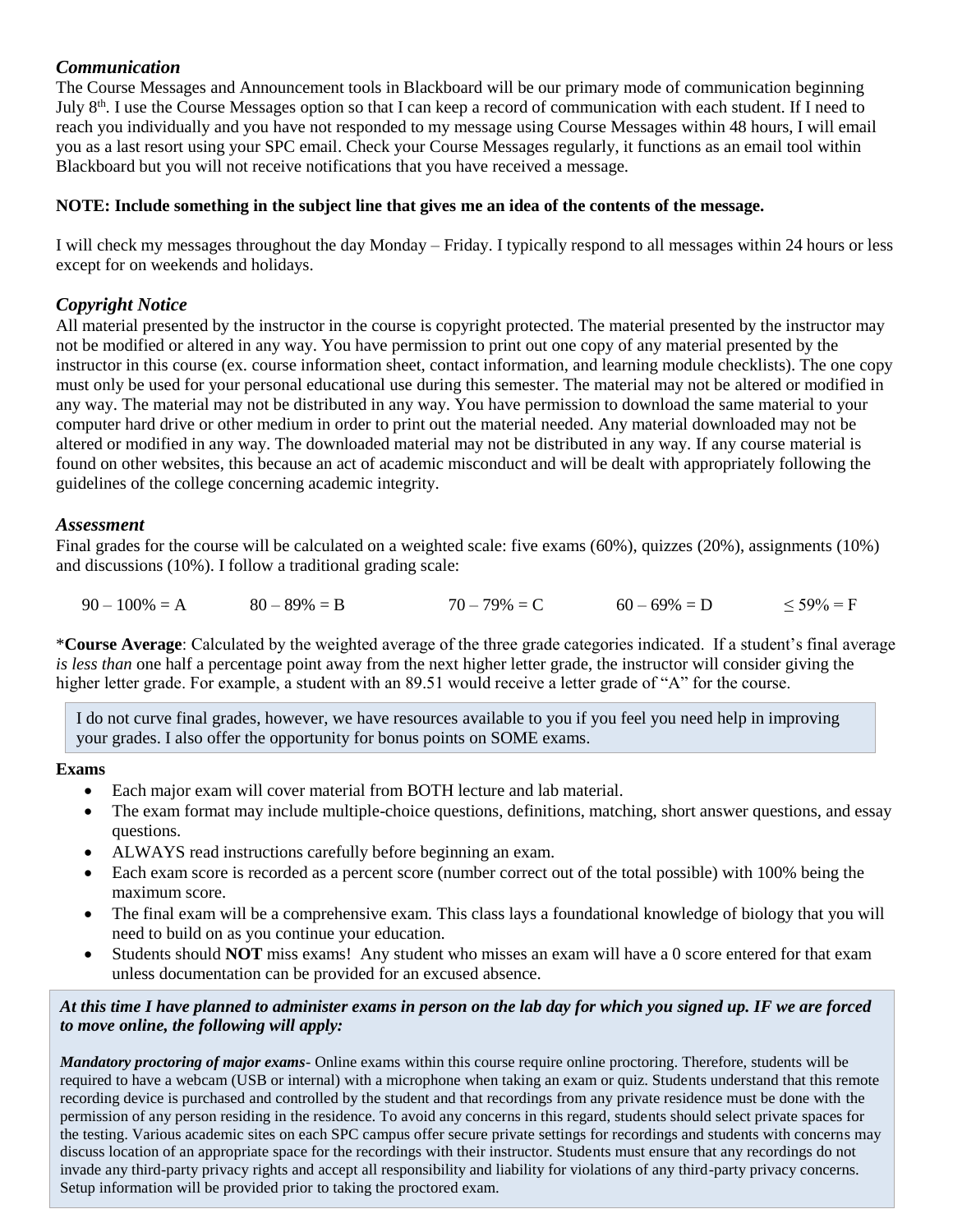#### **Quizzes**

- Quizzes will be administered weekly on Blackboard. Quiz dates are listed on the course schedule and will be posted on your calendar in Blackboard as they become available.
- Quizzes will cover lecture and lab material. Read instructions carefully before beginning each quiz.
- Students will be given a set amount of time to finish the quiz.
- Always review your quizzes as I may leave feedback. This can be done by going to My Grades and clicking on the grade you received for that quiz.
- Missed quizzes CANNOT be made up unless proper documentation is provided for an excused absence.
- The lowest quiz grade (1) will be dropped at the end of the semester.

\*At this time, Proctorio will not be used on quizzes. This may change if academic dishonesty is observed by the instructor.

#### **Assignments**

• Assignments include Mastering Biology homework exercises, participation in online discussions, as well as additional exercises to reinforce difficult concepts. All assignments will be posted with clear instructions.

Assignments are meant to challenge you to apply what you are learning in class to various situations. This skill is needed in your upper level biology courses, so it is my goal to help you develop this skill early in your academic career.

#### *Policies, Procedures, and Rules*

This course will be conducted according to the policies and procedures of the South Plains College Student Handbook and General Catalog.

- **1. Attendance-** Regular and consistent interaction with online lessons and attendance in lab is necessary for satisfactory achievement.
	- Attendance will be measured by a student's ability to consistently log on to Blackboard and COMPLETE the assigned work, as well as their physical attendance in lab once a week. Failure to turn in assignments will be recorded as an "absence." The instructor will monitor student statistics throughout the duration of the course and will contact you if your personal statistics deviate from what is "normal" for the rest of the class.
	- The student may be administratively withdrawn from the course when they have a total of **four infractions including failure to turn in graded assignments, quizzes, etc. (at any time; for any reason) or failure to attend labs AND the minimum course objectives cannot be met.**
	- Students who enroll in a course but have "Never Attended" by the official census date, as reported by the faculty member, will be administratively dropped by the Office of Admissions and Records. A student who does not meet the attendance requirements of a class as stated in the course syllabus and does not officially withdraw from that course by the official census date of the semester, may be administratively withdrawn from that course and receive a grade of "X."

Students who miss multiple assignments typically fall so far behind that they are unable to catch up and their grades suffer on that section of material. Set yourself up for success; attend class.

**2. Technical difficulties**- If you experience technical difficulties please refer to the list of offices/personnel to call for help with your unique issue(s). Please send a course message *immediately* to notify the instructor of these difficulties. **You will be allowed one and only one reset on any assignment/exam for the semester.**

Should issues arise that are out of your control (i.e., Blackboard shuts down indefinitely) then the instructor will adjust assignment availability and due dates as appropriate.

**3. Make-up policy**- If you experience computer problems or miss assignments, you *will not* be able to make up or retake the assignment. All SPC campuses will have internet and computer access for students throughout the summer. A missed assignment will result in a zero on that assignment, *no exceptions*. I provide a checklist of tasks that need to be completed with each learning module in addition to the course schedule, therefore, there should be no confusion about what needs to be turned in and when it is due.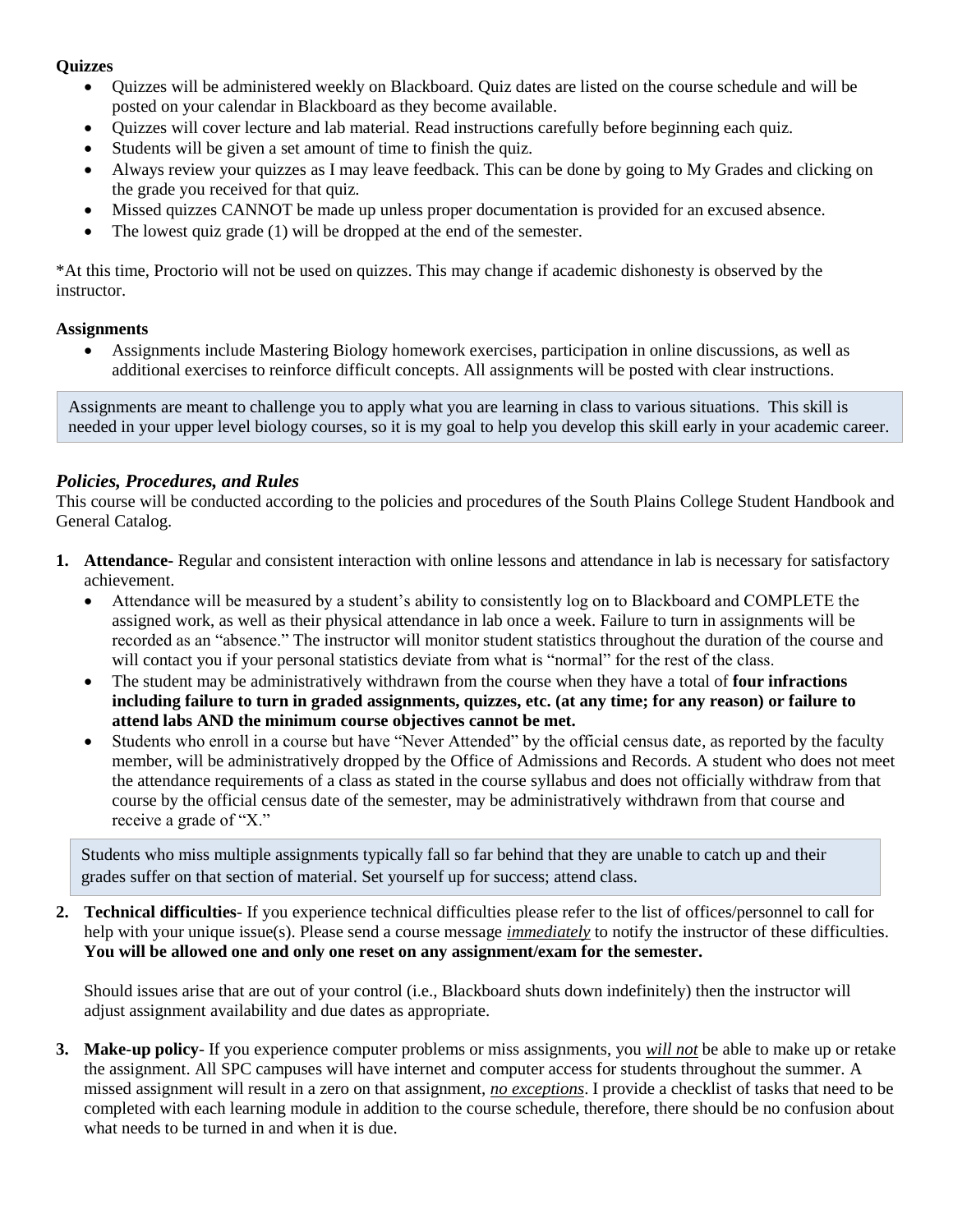- **4. Online Course Netiquette** Remember that you are addressing a professor and/or a group, even though you don't see them.
	- Don't say things that you wouldn't say publicly in a traditional class setting.
	- Don't address comments to individuals unless you want all to know what you are telling that person.
	- Don't share confidential information.
	- Read any messages or comments before sending; once it is out there, you can't change it.
	- Access your course messages frequently and read through an entire message before you reply.
	- Because electronic communication does not show smiles and frowns (other than the graphic kind), or employ intonation, humor and sarcasm might be misunderstood. Use these carefully and employ good word choice so that your meaning comes through clearly.
	- Avoid sending unkind messages. Besides angering others and reflecting poorly on you, they may have the effect of shutting down discussion.
	- Aim for clarity and readability in your text. Paragraph often, avoid using only capital letters, and stay away from character symbols and conventions that get in the way of visual comfort.
	- Although electronic communication can be very informal, try for good language usage so that your message comes through rather than your mistakes (many mail programs have spell checkers). Avoid correcting other people's language, however. Try to be clear, indicating what you are talking about fully instead of presuming that others know which message you are responding to, what chapter or assignment you are referring to, etc.
	- Use of inappropriate or disrespectful language, cyber bullying, etc. will result in a zero for that assignment and will require that the student attend a meeting with the instructor and/or any other appropriate faculty to address this issue.
- **5. Academic Integrity** It is the aim of the faculty of South Plains College to foster a spirit of complete honesty and a high standard of integrity. The attempt of any student to present any work as their own which he or she has not honestly performed is regarded at SPC as a most serious offense and renders the offender liable to serious consequences, possibly suspension. Failure to comply with this policy will result in an F for the assignment and can result in an F for the course if circumstances warrant.
	- Plagiarism violations include, but are not limited to, the following:
		- 1. Turning in a paper that has been purchased, borrowed, or downloaded from another student, an online term paper site, or a mail order term paper mill;
		- 2. Cutting and pasting together information from books, articles, other papers, or online sites without providing proper documentation;
		- 3. Using direct quotations (three or more words) from a source without showing them to be direct quotations and citing them; or
		- 4. Missing in-text citations.
	- Cheating violations include, but are not limited to, the following:
		- 1. Knowingly using, buying, selling, stealing, or soliciting, in whole or in part, an administered test's content;
		- 2. Discovering the content of an examination before it is given, including bribing another person to obtain an unadministered test or information about an unadministered test;
		- 3. Using an unauthorized source of information (notes, textbook, text messaging, internet, apps) during an examination, quiz, or homework assignment;
		- 4. Entering an office or building to obtain unfair advantage;
		- 5. Taking an examination for another;
		- 6. Altering grade records;
		- 7. Copying another's work during an examination or on a homework assignment;
		- 8. Collaborating with or seeking aid from another person during a test;
		- 9. Rewriting another student's work in Peer Editing so that the writing is no longer the original student's; or
		- 10. Taking pictures of a test, test answers, or someone else's paper.
- **6. Privacy-** The federal law guaranteeing student privacy is the policy of this instructor as well as that of SPC. This means that I will not discuss your grade with anyone other than YOU.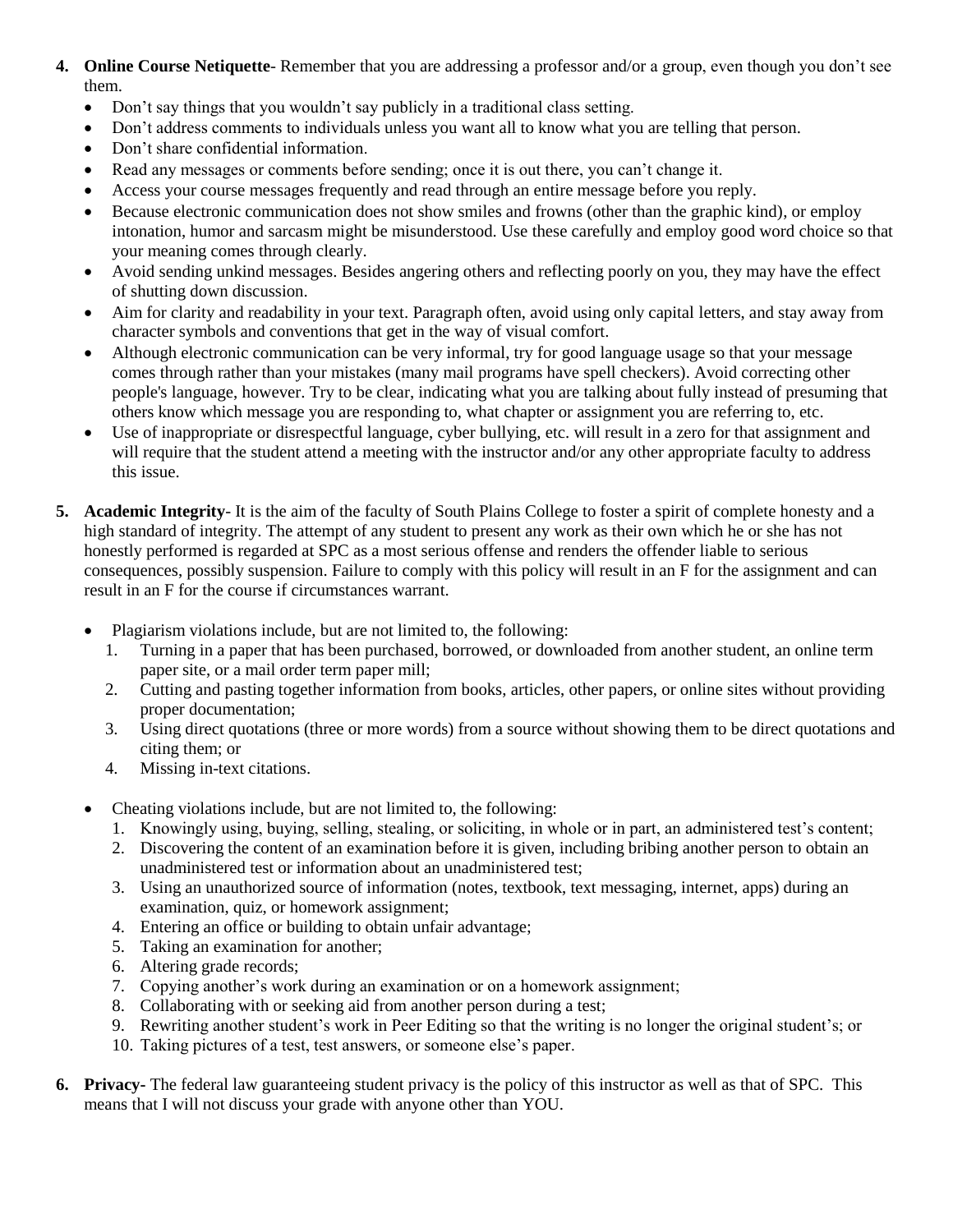- **7. Grievance procedure:** If a student is having a problem with the course policies or the instructor, he or she should *first* try and resolve any such problems with the instructor. If the problem is not resolved, the student may proceed to the Biology Department Chair, who can advise the student on how to resolve the problem, or direct them to the appropriate office.
- **8. Student Code of Conduct Policy:** Any successful learning experience requires mutual respect on the part of the student and the instructor. Neither instructor nor student should be subject to others' behavior that is rude, disruptive, intimidating, aggressive, or demeaning**.** Student conduct that disrupts the learning process or is deemed disrespectful or threatening shall not be tolerated and may lead to disciplinary action and/or removal from class.
- **9. Diversity Statement:** In this class, the teacher will establish and support an environment that values and nurtures individual and group differences and encourages engagement and interaction. Understanding and respecting multiple experiences and perspectives will serve to challenge and stimulate all of us to learn about others, about the larger world and about ourselves. By promoting diversity and intellectual exchange, we will not only mirror society as it is, but also model society as it should and can be.
- **10. Disability Statement:** Students with disabilities, including but not limited to physical, psychiatric, or learning disabilities, who wish to request accommodations in this class should notify the Disability Services Office early in the semester so that the appropriate arrangements may be made. In accordance with federal law, a student requesting accommodations must provide acceptable documentation of his/her disability to the Disability Services Office. For more information, call or visit the Disability Services Office at Levelland (Student Health & Wellness Office) 806- 716-2577, Reese Center (Building 8) 806-716-4675, or Plainview Center (Main Office) 806-716-4302 or 806-296- 9611.
- **11. Nondiscrimination Policy:** South Plains College does not discriminate on the basis of race, color, national origin, sex, disability or age in its programs and activities. The following person has been designated to handle inquiries regarding the non-discrimination policies: Vice President for Student Affairs, South Plains College, 1401 College Avenue, Box 5, Levelland, TX 79336. Phone number 806-716-2360.
- **12. Title IX Pregnancy Accommodations Statement:** If you are pregnant, or have given birth within six months, Under Title IX you have a right to reasonable accommodations to help continue your education. To [activate](http://www.southplainscollege.edu/employees/manualshandbooks/facultyhandbook/sec4.php) accommodations you must submit a Title IX pregnancy accommodations request, along with specific medical documentation, to the Director of Health and Wellness. Once approved, notification will be sent to the student and instructors. It is the student's responsibility to work with the instructor to arrange accommodations. Contact the Director of Health and Wellness at 806-716-2362 or email [cgilster@southplainscollege.edu](mailto:cgilster@southplainscollege.edu) for assistance.
- **13.** *COVID-19: It is the policy of South Plains College for the Fall 2020 semester that as a condition of on-campus enrollment, all students are required to engage in safe behaviors to avoid the spread of COVID-19 in the SPC community. Such behaviors specifically include the requirement that all students properly wear CDC-compliant face coverings while in SPC buildings including in classrooms, labs, hallways, and restrooms. Failure to comply with this policy may result in dismissal from the current class session. If the student refuses to leave the classroom or lab after*  being dismissed, the student may be referred to the Dean of Students on the Levelland campus or the Dean/Director of *external centers for Student Code of Conduct Violation.*

### Note: The instructor reserves the right to modify the course syllabus and policies, as well **as notify students of any changes, at any point during the semester.**